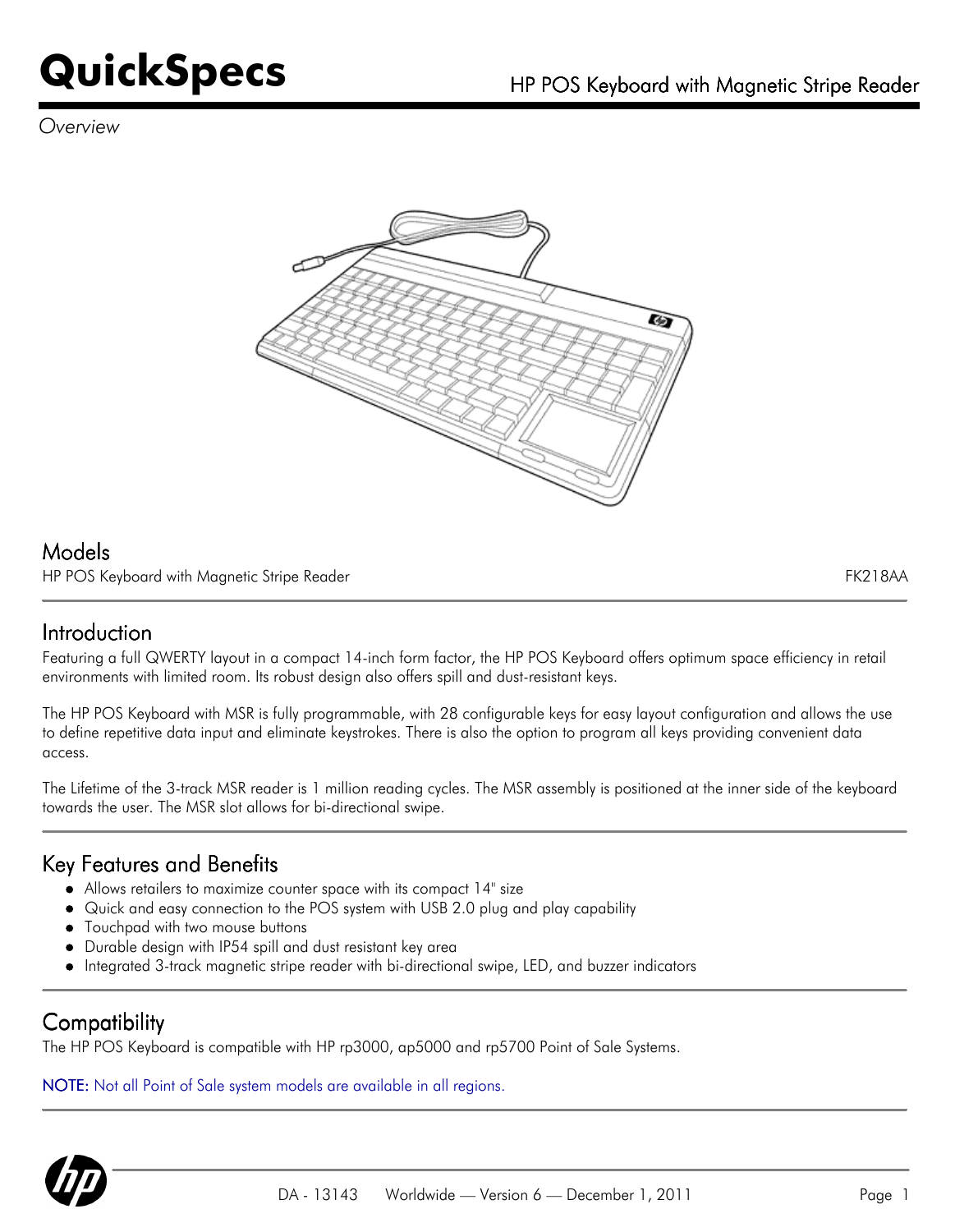#### *Overview*

#### Service and Support

Your HP Peripheral Limited Warranty is a three (3) year (HP Option Limited Warranty Period) parts replacement warranty.

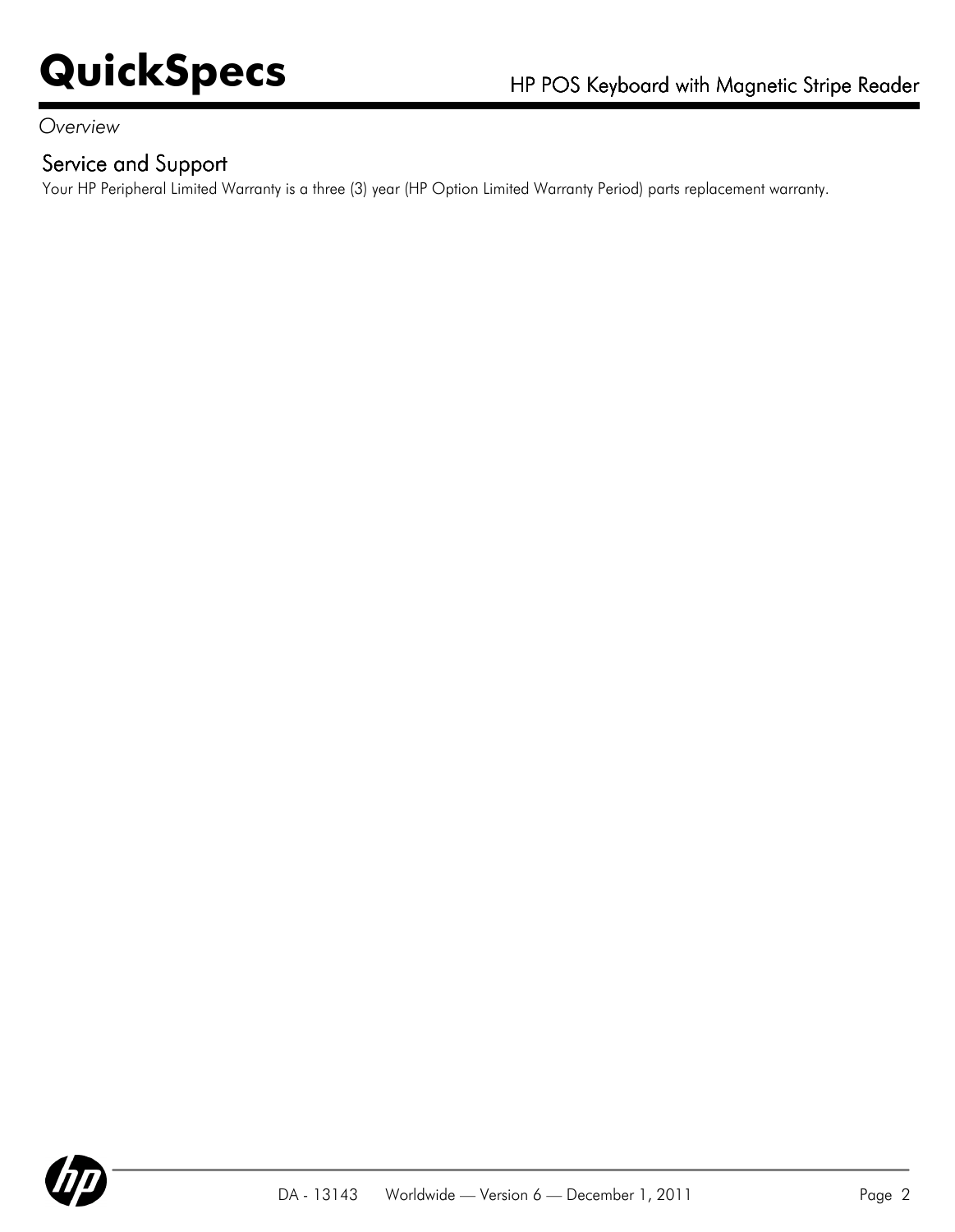# **QuickSpecs** HP POS Keyboard with Magnetic Stripe Reader

### *Technical Specifications*

| General                                       | Supported Languages                                                                                                                                                                                                                           | US English (International)French Canadian, S. Chinese, T-Chinese, French,<br>Spanish, Swedish, Finnish, Norwegian, German |
|-----------------------------------------------|-----------------------------------------------------------------------------------------------------------------------------------------------------------------------------------------------------------------------------------------------|---------------------------------------------------------------------------------------------------------------------------|
|                                               | Touchpad                                                                                                                                                                                                                                      | 1000 dpi                                                                                                                  |
|                                               | Cable length                                                                                                                                                                                                                                  | 6 feet (1.85 m)                                                                                                           |
|                                               | Key layout                                                                                                                                                                                                                                    | QWERTY                                                                                                                    |
|                                               | Keyswitch lifetime                                                                                                                                                                                                                            | 25 million operations                                                                                                     |
|                                               | Software                                                                                                                                                                                                                                      | Multi-functional Keyboard Configuration Software                                                                          |
| Mechanical                                    | Dimensions (HxLxW)                                                                                                                                                                                                                            | 14.2 x 7.8 x 1.5 in (36.0 x 19.8 x 3.8 cm)                                                                                |
|                                               | Weight                                                                                                                                                                                                                                        | 3.1 lbs (1.4 kg)                                                                                                          |
|                                               | Color                                                                                                                                                                                                                                         | <b>HP</b> Carbonite                                                                                                       |
| Interface/Connection                          | Interface                                                                                                                                                                                                                                     | <b>USB</b>                                                                                                                |
|                                               | Connection                                                                                                                                                                                                                                    | Type A                                                                                                                    |
| Power                                         | Voltage (typical)                                                                                                                                                                                                                             | -5VDC $+/-$ 5% SELV                                                                                                       |
|                                               | Current consumption<br>(typical)                                                                                                                                                                                                              | 100mA max                                                                                                                 |
| <b>Operating Systems</b><br>(Compatible with) | Genuine Windows Vista® Business 32<br>Genuine Windows XP Professional 32<br>Genuine Windows Embedded for Point of Service (WEPOS)<br>Genuine Windows Embedded POSReady 2009<br>Genuine Windows 7 Business 32<br>Genuine Windows 7 Business 64 |                                                                                                                           |
| <b>Drivers</b>                                | Windows XP, Windows Vista, OPOS, JPOS                                                                                                                                                                                                         |                                                                                                                           |
| <b>Reliability</b>                            | Keyboard only MTBF: 100.000 h (6.000 cycles per hour); MSR: 400.000 cycles; Touchpad<br>MTBF: 909.091 h; Keyboard Lifetest: MCBF (90): 0,39139                                                                                                |                                                                                                                           |
|                                               | 25 million key actuations for all keys (incl. QWERTY)                                                                                                                                                                                         |                                                                                                                           |
|                                               | Spill/dust resistant                                                                                                                                                                                                                          |                                                                                                                           |
|                                               | IP 54 in the key section                                                                                                                                                                                                                      |                                                                                                                           |
|                                               | MSR: 1 million reading cycles                                                                                                                                                                                                                 |                                                                                                                           |
| <b>Agency Certifications</b>                  | cURus, FCC Class B, BSMI, CE, VCCI Class B, UL, C-Tick, WHQL, USB-IF, WEEE, RoHS, ICES,<br>SABS, GS, CCC                                                                                                                                      |                                                                                                                           |
| Option kit contents                           | Manual                                                                                                                                                                                                                                        | HP POS Keyboard with MSR, Documentation CD, Keycap removal tool and the Options Warranty                                  |
|                                               |                                                                                                                                                                                                                                               |                                                                                                                           |